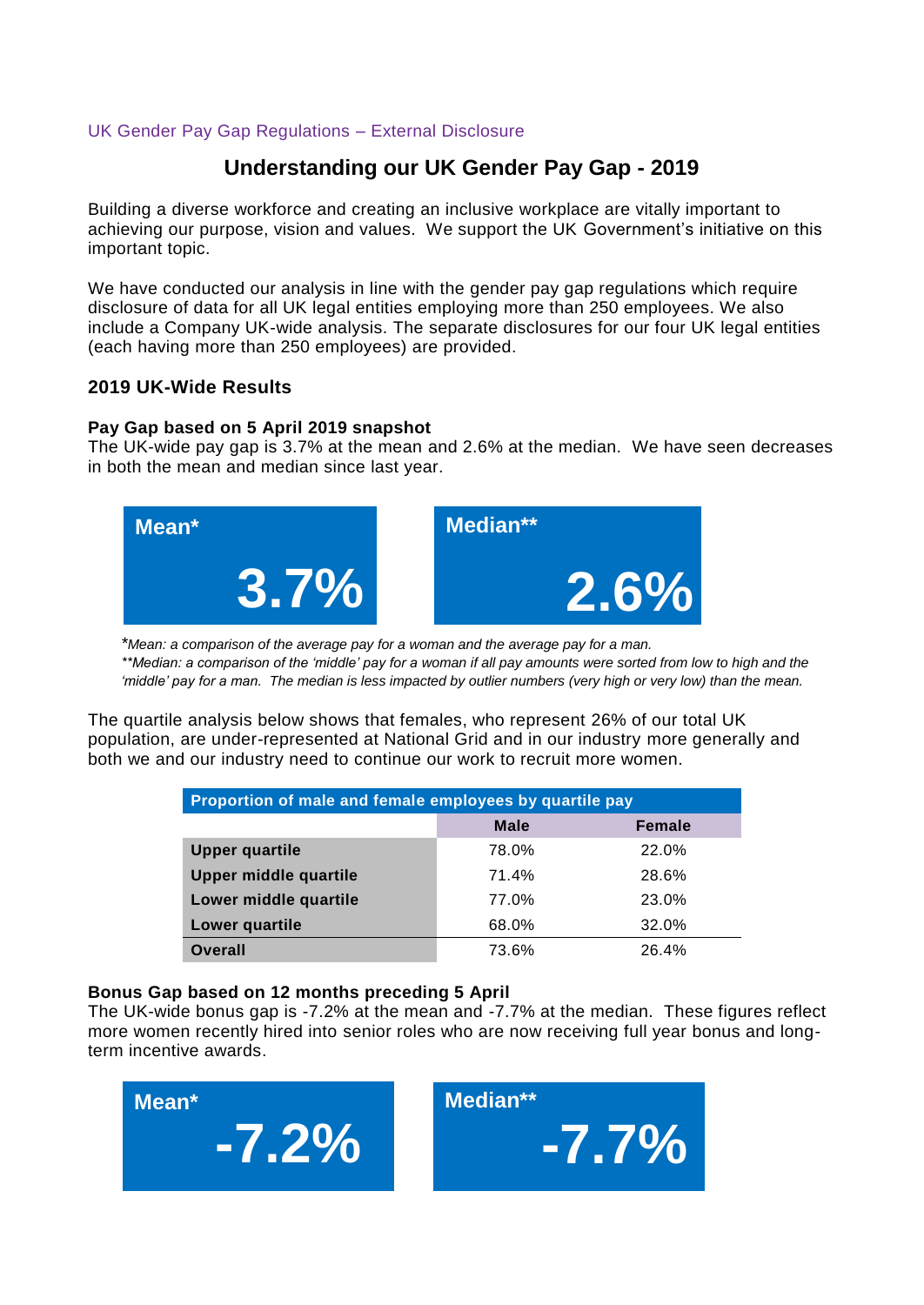*\*Mean: a comparison of the average bonus for a woman and the average bonus for a man. \*\*Median: a comparison of the 'middle' bonus for a woman if all pay amounts were sorted from low to high and the 'middle' bonus for a man. The median is less impacted by outlier numbers (very high or very low) than the mean.*

|       |               | Proportion of male and female employees receiving bonus pay |
|-------|---------------|-------------------------------------------------------------|
| Male  | <b>Female</b> |                                                             |
| 92.0% | 91.8%         |                                                             |

#### **Actions we are undertaking to address the gap**

To focus progress on closing our gender pay gap, National Grid has undertaken a number of initiatives to actively recruit into and promote women within our UK business and we are pleased with the progress being made. For example, within our new talent pipeline we have continued to see a higher proportion of women attracted to our programmes. In particular, 10.2% of trainee hires in the UK were women and 37.5% of graduate hires were women, materially above the 26.4% of women that comprise our overall UK workforce.

Overall in the UK, women have represented a greater proportion of promotions than in the prior year and we have overseen a year-on-year increase in women in both leadership (Band A-D) roles and in our female Band A-D high potential pool. Women now occupy one-third of senior roles in the UK.

An example of our work with external partners is our participation in the Women's Engineering Society (WES) which actively campaigns to encourage women to participate and achieve as engineers, scientists and as leaders. We supported WES' #LottieTour2018 to capture the interest of a younger engineering audience by showing our current engineers 'touring' with Lottie Dolls. Women currently make up 11% of the engineering population at UK National Grid.

We continue to be committed to working closely with external partners, such as POWERful women and Energy Leaders Coaltion, to break down barriers and share best practice with the aim of increasing the number of women at senior levels and middle management in the UK's energy industry.

Last year we introduced global unconscious bias e-learning as part of our work to embed sustainable change in our leadership behaviours regarding inclusion and diversity.

We are pleased with increased external recognition for our gender and ethnicity work; it strengthens our employer brand showing that National Grid is an inclusive organisation where everyone can belong and bring their whole self to work. We're proud that our work has been recognised externally once again through our inclusion in The Times Top 50 Employers for Women, and that we have been named as a Top 10 Outstanding Employer for race / ethnicity by Business in the Community (BITC).

In 2019 we are continuing to drive progress and impact through our renewed Inclusion & Diversity global strategy and vision *"Our workforce will be more representative of the communities we serve in all aspects of diversity."*

**To achieve this, we're making four commitments over the next year across National Grid:**

**1. We seek to increase the overall proportion of our workforce from diverse backgrounds, in order to mirror the communities we serve.**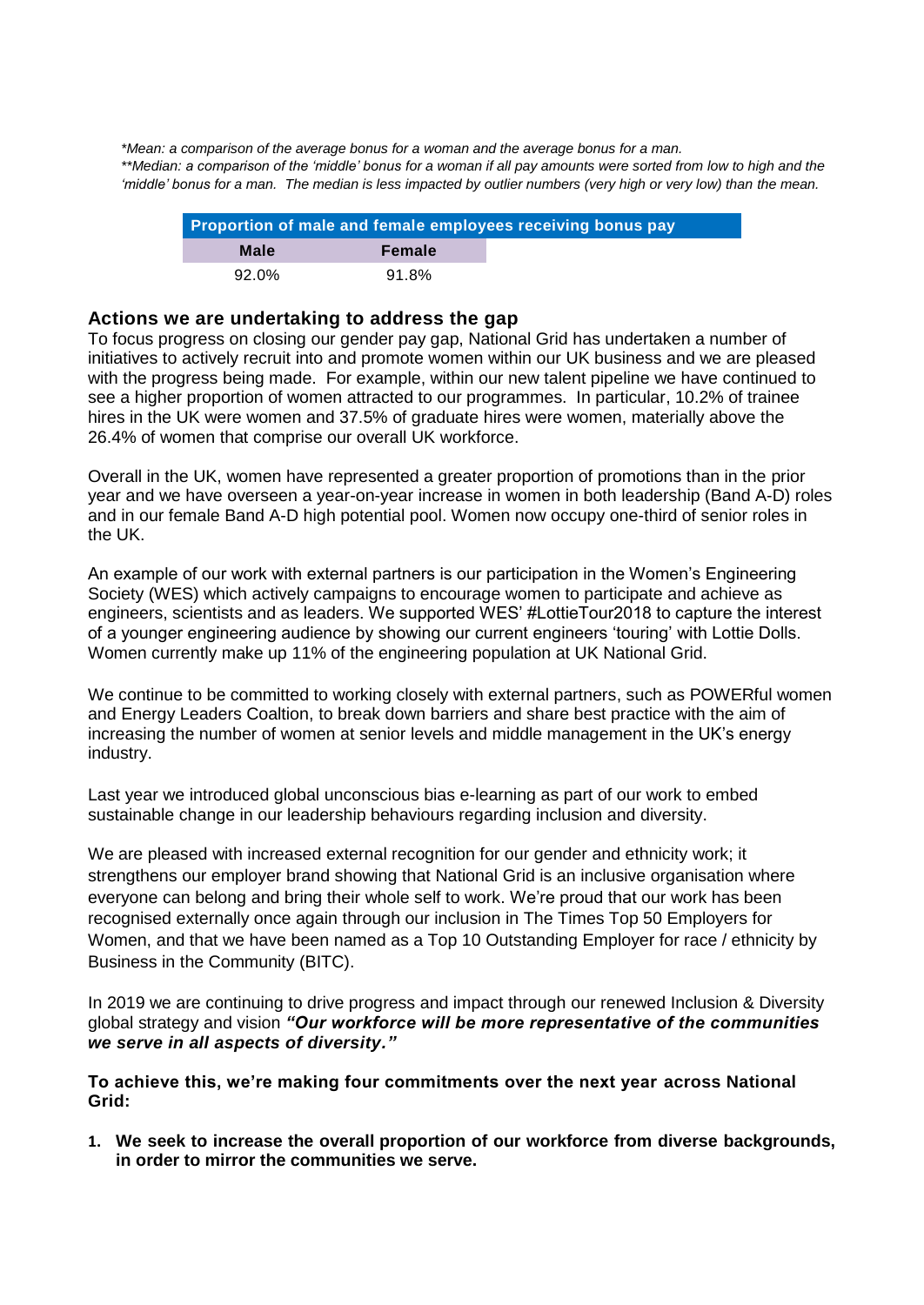- **2. We will set annual targets to increase the number of hires from diverse backgrounds at a greater proportion than colleagues we have within the overall National Grid workforce today (24% female and 18% ethnic minority)**
- **3. We will set annual targets to increase the number of colleagues promoted who are from a diverse background at a greater proportion than we have today within the National Grid workforce (24% female and 18% ethnic minority)**
- **4. We are committed to building an inclusive company where everybody can achieve their potential.**

We're committed to enabling a diverse workforce and an inclusive culture, and we need the correct diversity data in our systems to help us do this in the right way and ensure we are offering the right support, policies, training and development for all our people.

To encourage colleagues to update their data, as part of our National Inclusion Week celebrations in September, we launched #ThisIsMe – a storytelling campaign that shared open and honest role model stories emphasising to everyone that they can bring their whole selves to work.

## **Gender Pay Gap Statistics by Employing Company**

Results by employing company with at least 250 employees are shown below. Please note that not all of our Gas Transmission and Electricity Transmission employees are employed by NGG Plc and NGET Plc, respectively. Both of our transmission businesses also have employees from other subsidiaries, particularly NG UK Ltd which has been the employing entity for most of our managerial grade employees since 2006. Additionally, following the legal separation of our Electricity System Operator business, we have added a fourth employing company to the disclosure.

#### **National Grid Electricity System Operator Ltd gender pay gap statistics**

There are 622 employees on a National Grid Electricity System Operator Ltd contract. We note a more significant gap in this employing entity versus the others due to a particularly small sample of senior leaders employed on this contract, and a higher population of men in highly specialised technical roles which attract a premium over less specialised roles.

| Pay Gap Mean*                                           |  | <b>Pay Gap Median**</b> |        |
|---------------------------------------------------------|--|-------------------------|--------|
| 12.1%                                                   |  | 10.1%                   |        |
|                                                         |  |                         |        |
| Proportion of male and female employees by quartile pay |  |                         |        |
|                                                         |  | <b>Male</b>             | Female |
|                                                         |  |                         |        |

| <b>Upper quartile</b> | 79.7% | 20.3%    |
|-----------------------|-------|----------|
| Upper middle quartile | 67.2% | 32.8%    |
| Lower middle quartile | 64.6% | $35.4\%$ |
| Lower quartile        | 56.2% | 43.8%    |
| <b>Overall</b>        | 69.5% | 30.5%    |

**Bonus Gap Mean\***

**Bonus Gap Median\*\***

**7.8%**

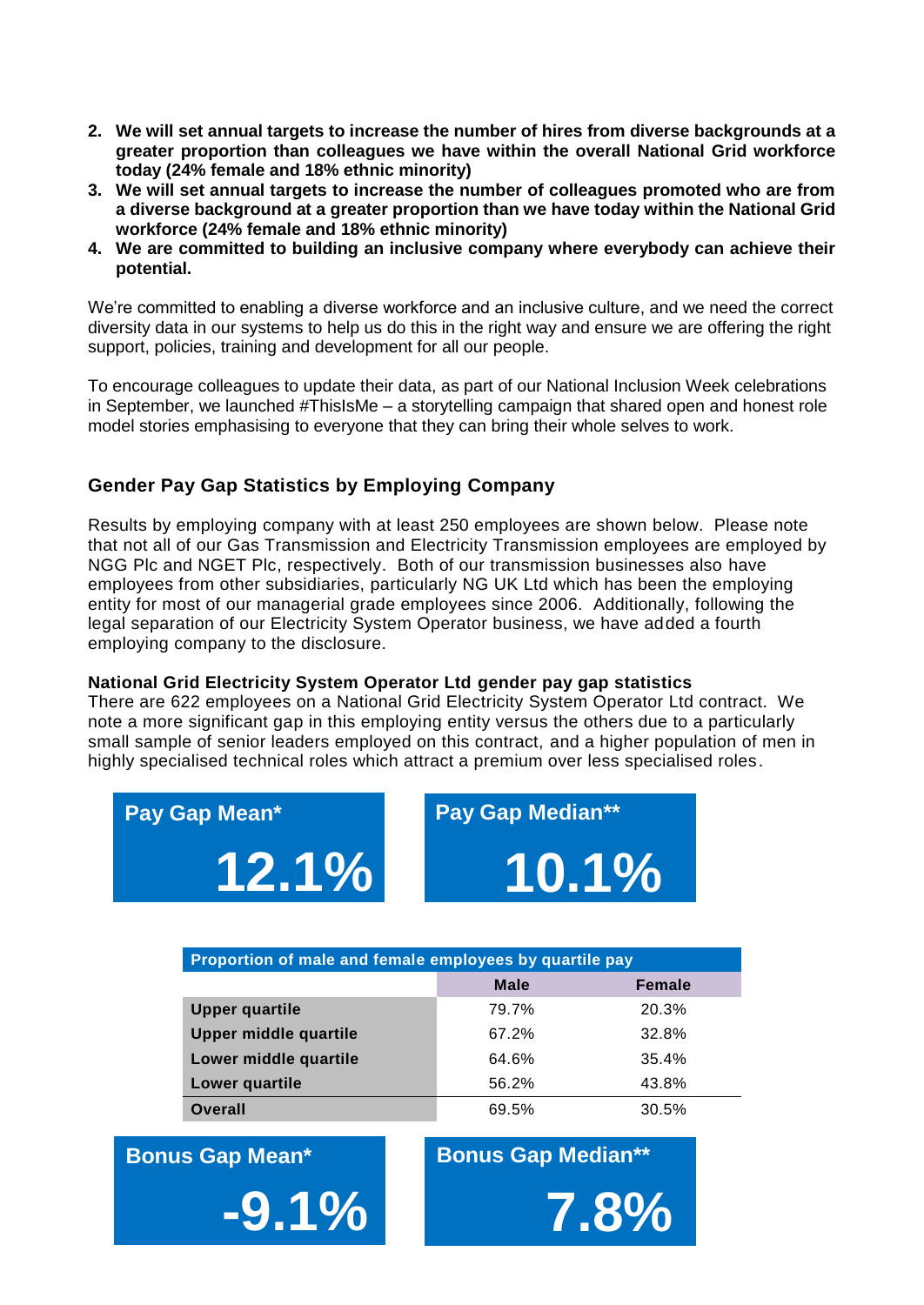| Proportion of male and female employees receiving bonus pay |          |  |  |
|-------------------------------------------------------------|----------|--|--|
| Male                                                        | Female   |  |  |
| 95.6%                                                       | $95.3\%$ |  |  |

*\*Mean: a comparison of the average pay for a woman and the average pay for a man.*

*\*\*Median: a comparison of the 'middle' pay for a woman if all pay amounts were sorted from low to high and the 'middle' pay for a man. The median is less impacted by outlier numbers (very high or very low) than the mean.*

#### **National Grid Electricity Transmission gender pay gap statistics:**

There are 686 employees on a National Grid Electricity Transmission contract. The bonus gap data is heavily impacted by a small sample size of senior employees employed on this contract, and also a higher proportion of men in collectively bargained roles with a different pay structure from our personal contract roles.

| Pay Gap Mean*                | <b>Pay Gap Median**</b>                                     |               |  |
|------------------------------|-------------------------------------------------------------|---------------|--|
| $-3.0\%$                     |                                                             | 7.7%          |  |
|                              | Proportion of male and female employees by quartile pay     |               |  |
|                              | <b>Male</b>                                                 | <b>Female</b> |  |
| <b>Upper quartile</b>        | 93.6%                                                       | 6.4%          |  |
| <b>Upper middle quartile</b> | 87.8%                                                       | 12.2%         |  |
| Lower middle quartile        | 85.5%                                                       | 14.5%         |  |
| Lower quartile               | 89.1%                                                       | 10.9%         |  |
| <b>Overall</b>               | 89.4%                                                       | 10.6%         |  |
| <b>Bonus Gap Mean*</b>       | <b>Bonus Gap Median**</b>                                   |               |  |
| $-36.9%$                     |                                                             | $0.1\%$       |  |
|                              | Proportion of male and female employees receiving bonus pay |               |  |
| <b>Male</b>                  | <b>Female</b>                                               |               |  |
| 99.7%                        | 97.3%                                                       |               |  |

*\*Mean: a comparison of the average pay for a woman and the average pay for a man.*

*\*\*Median: a comparison of the 'middle' pay for a woman if all pay amounts were sorted from low to high and the 'middle' pay for a man. The median is less impacted by outlier numbers (very high or very low) than the mean.*

#### **National Grid Gas plc gender pay gap statistics**

There are 474 employees on a National Grid Gas plc contract. There is a higher proportion of females in the lower quartile due to relatively fewer men at the most junior grade employed by this employing company.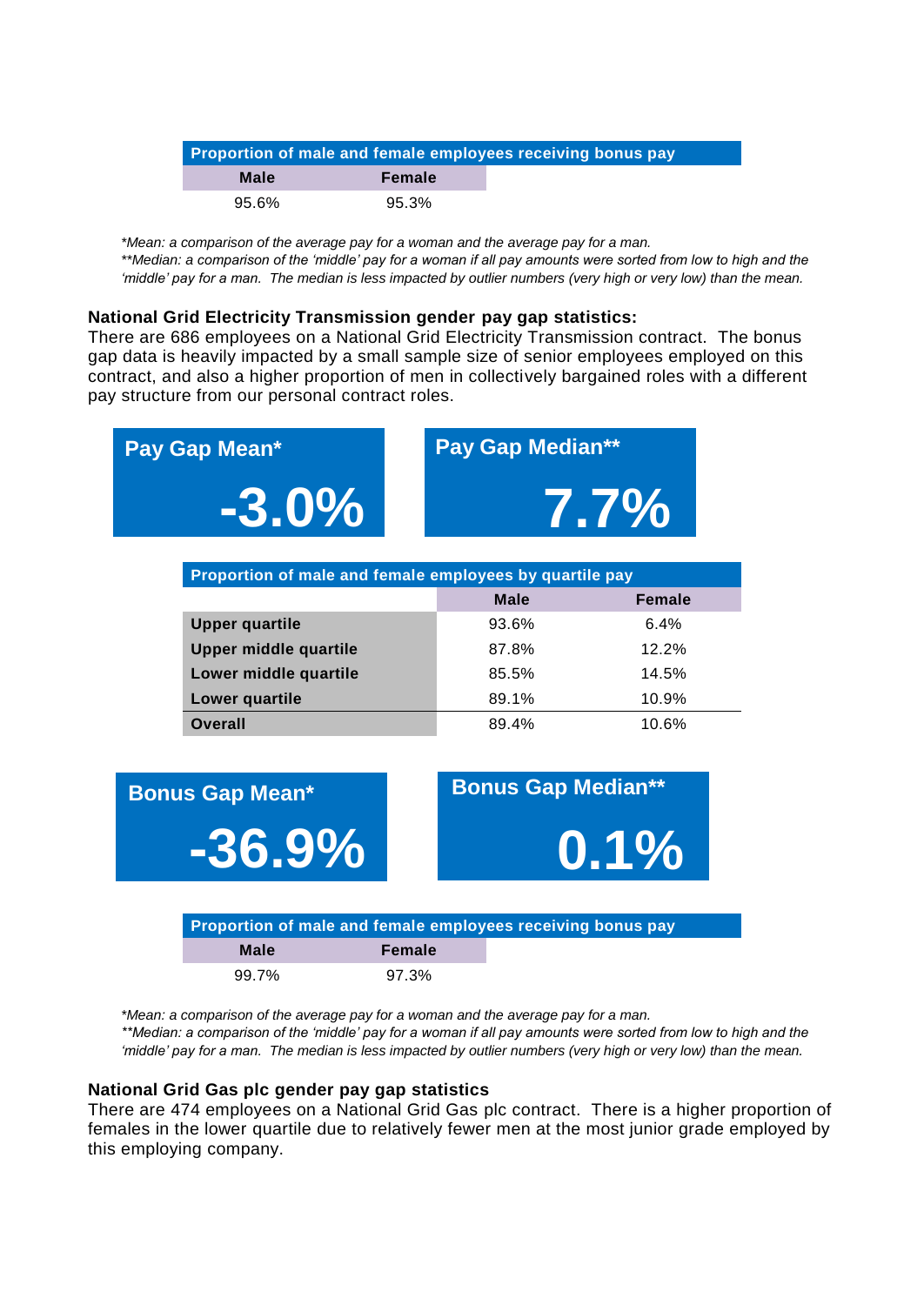# **4.0% -0.4%**

# **Pay Gap Mean\* Pay Gap Median\*\***

| Proportion of male and female employees by quartile pay |             |        |  |
|---------------------------------------------------------|-------------|--------|--|
|                                                         | <b>Male</b> | Female |  |
| <b>Upper quartile</b>                                   | 79.7%       | 20.3%  |  |
| <b>Upper middle quartile</b>                            | 62.3%       | 37.7%  |  |
| Lower middle quartile                                   | 82.9%       | 17.1%  |  |
| Lower quartile                                          | 24.3%       | 75.7%  |  |
| <b>Overall</b>                                          | 69.2%       | 30.8%  |  |

**Bonus Gap Mean\* Bonus Gap Median\*\* -1.6% 0.4%**

**Proportion of male and female employees receiving bonus pay Male Female** 97.9% 99.3%

*\*Mean: a comparison of the average pay for a woman and the average pay for a man. \*\*Median: a comparison of the 'middle' pay for a woman if all pay amounts were sorted from low to high and the 'middle' pay for a man. The median is less impacted by outlier numbers (very high or very low) than the mean.*

### **National Grid UK Ltd gender pay gap statistics:**

There are 4,001 employees on a National Grid UK Ltd contract.

| Pay Gap Mean*                                                               | <b>Pay Gap Median**</b> |               |  |
|-----------------------------------------------------------------------------|-------------------------|---------------|--|
| $2.6\%$                                                                     | $2.1\%$                 |               |  |
| Proportion of male and female employees by quartile pay                     |                         |               |  |
|                                                                             | <b>Male</b>             | <b>Female</b> |  |
| <b>Upper quartile</b>                                                       | 74.1%                   | 25.9%         |  |
| <b>Upper middle quartile</b>                                                | 71.5%                   | 28.5%         |  |
| Lower middle quartile                                                       | 76.7%                   | 23.3%         |  |
| Lower quartile                                                              | 68.4%                   | 31.6%         |  |
| <b>Overall</b>                                                              | 72.5%                   | 27.5%         |  |
| <b>Bonus Gap Median**</b><br><b>Bonus Gap Mean*</b><br>$5.6\%$<br>$-18.8\%$ |                         |               |  |